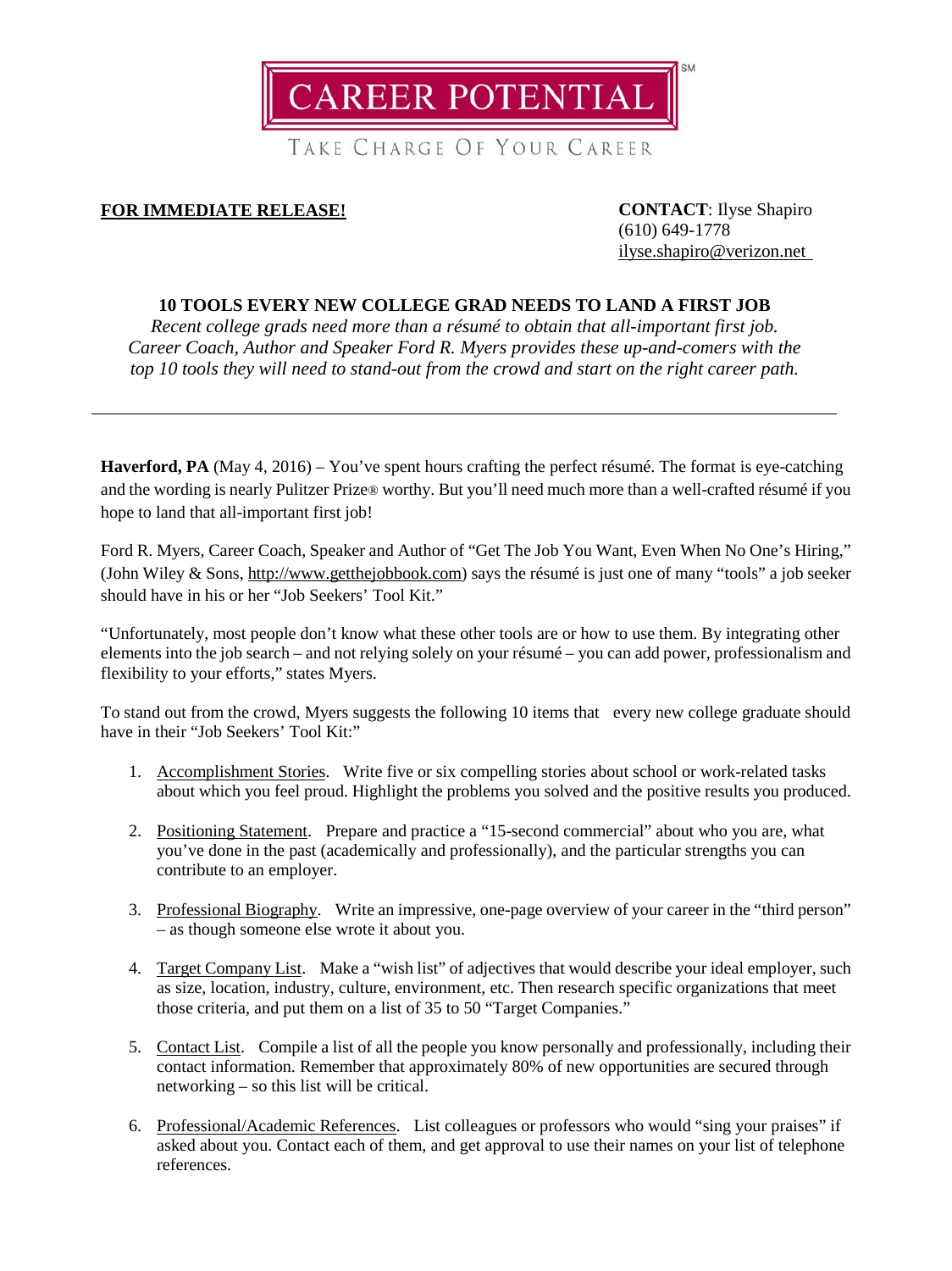- 7. Letters of Recommendation. Get letters from four or five respected business colleagues, professors, administrators or academic associates, which should be printed on their business or professional letterhead, and signed by the writers. (Leave out the date and salutation.)
- 8. Networking Agenda. Write-out a full networking agenda so you'll know exactly how to manage the networking meeting or conversation – how it flows, subjects to cover, what to expect, follow-up steps, etc. Stick as closely to this agenda as possible.
- 9. Tracking System. Keep a detailed record of your job search activities, including phone calls, networking meetings, interviews, phone calls, correspondence, etc. This is essential to keeping your process organized and productive.
- 10. Résumé. It's the last on the list, but still indispensable. And, it has to be GREAT. Be sure your final résumé is carefully edited and succinct (no more than two pages) with a layout that is easy for the eye to follow. Highlight your accomplishments, not just job responsibilities.

Myers adds, "It may take some time to produce these documents and to learn how to use them effectively, but it will be worth it. Building a satisfying career is much easier when you have the right tools!"

## **For more information and other useful tips for achieving career success, visit** [http://www.getthejobbook.com.](http://www.getthejobbook.com/)

#### ########

**Copyright © 2016, Career Potential, LLC. All Rights Reserved. Permission to Reprint:** This article may be reprinted, provided it includes the following attribution: Reprinted by permission of Ford R. Myers, a nationally-known Career Coach and author of "Get The Job You Want, Even When No One's Hiring." Download your free bonuses now at [http://www.careerbookbonuses.com.](http://www.careerbookbonuses.com/)

#### ########

**CONTACT**: Ilyse Shapiro, [ilyse.shapiro@verizon.net,](mailto:ilyse.shapiro@verizon.net) (610) 642-7427 (PA); or Ford R. Myers, [contact@careerpotential.com;](mailto:contact@careerpotential.com) (610) 649-1778 (PA), o[r http://www.careerpotential.com.](http://www.careerpotential.com/)

**PHOTO LINKS**: A headshot of Ford R. Myers and an image of the GET THE JOB book cover can be downloaded at the bottom of[: http://www.getthejobbook.com/ford-myers-media/.](http://www.getthejobbook.com/ford-myers-media/) 

### **FORD MYERS'S YOUTUBE CHANNEL:** <https://www.youtube.com/user/careerpotential>

**ABOUT**: Ford R. Myers is President of Career Potential, LLC. His firm helps clients take charge of their careers, create the work they love, and earn what they deserve! Ford has held senior consulting positions at three of the nation's largest career service firms. His articles and interviews have appeared in many national magazines and newspapers, and he has conducted presentations at numerous companies, associations and universities. In addition, Ford has been a frequent guest on television and radio programs across the country. He is author of **Get The Job You Want, Even When No One's Hiring**. More information is available at[: http://www.getthejobbook.com](http://www.getthejobbook.com/) and [http://www.careerpotential.com.](http://www.careerpotential.com/)